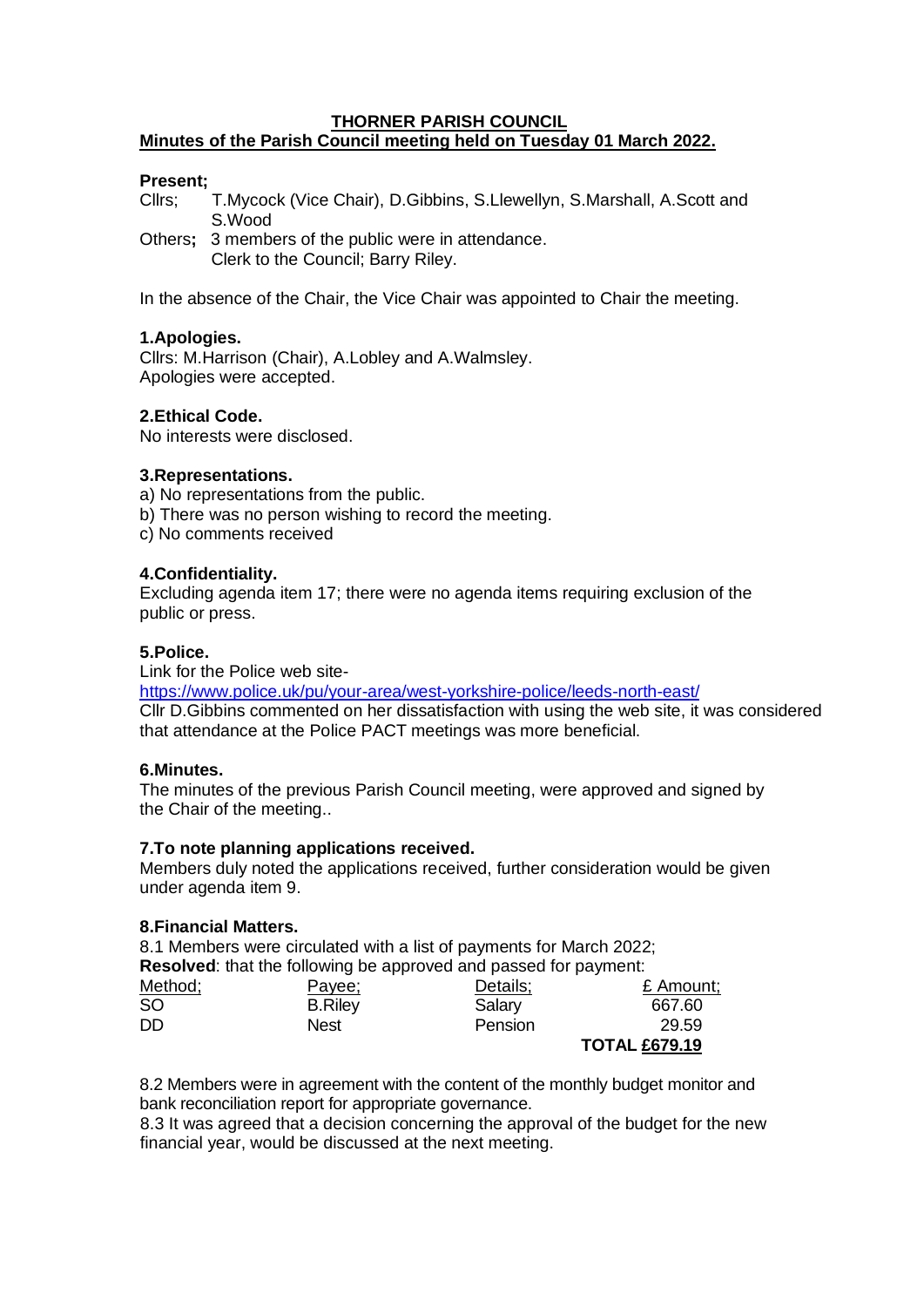8.4 Having given due consideration to the request to provide bunting for the Queens Platinum Jubilee, members agreed to do so. It was agreed that the provision of toilets for the events planned (see minute 13.), would also be funded to a value of £500. 8.5 Members duly noted some of the latest costings for the Gala.

# **9. To receive reports from the following Working Party**

# **Planning –**

Members had received the document prepared for them and discussed the content. Members were required to decide on the following;

To object to application 21/10308/FU, the demolition of an existing garage and erection of replacement at 48 Main Street, and two new detached dwellings on land to rear 48 Main Street. It was agreed to object using the information provided in the report.

# **Playground and Fitness Equipment –**

No report received.

It was agreed that an update concerning funding for the new playground would be discussed at the next meeting. The Clerk would request that Cllr Lobley provide a costings spread sheet detailing funding requests made and received.

# **Maintenance -**

Members had received the document prepared for them and discussed the content. Members were required to decide on the following;

In addition to the purchase of a tree previously agreed, the purchase of a tree and plaque in support of the Queens Green Canopy. It was agreed.

Approval of Grass Cutting schedule to enable request for tenders. It was agreed that amendments were needed, it would then be re-drafted and circulated again for agreement to be reached.

The Parish Council to acknowledge and thank the contribution made by Lee Cawood and Andrew Culloden of The Arium. It was agreed.

To have a warranty on the flagpole or pay for parts as and when needed. It was agreed to pay for parts as and when needed.

To organise a flag service. It was agreed.

Acceptance of the two sentences for the bee pollinators at the request of Ward Councillor Robinson. It was agreed.

# **Gardens –**

No report received.

# **Finance –**

No report received.

# **Highways** –

Members had received the document prepared for them and discussed the content. **Newsletter** –

No report received.

# **10. Matters arising from previous minutes.**

Following information circulated prior to the meeting, it was noted that funding for improvements to the Ford had been granted by Leeds CC for the benefit of Westfield Lane residents.

Following the information provided it was agreed to purchase the Platinum Jubillee Mugs that would be provided to the school children.

# **11.Neighbourhood Plan.**

A meeting of the Steering Group was to be arranged to progress matters.

### **12.To consider any new correspondence received and decide action where necessary.**

Nothing to be considered.